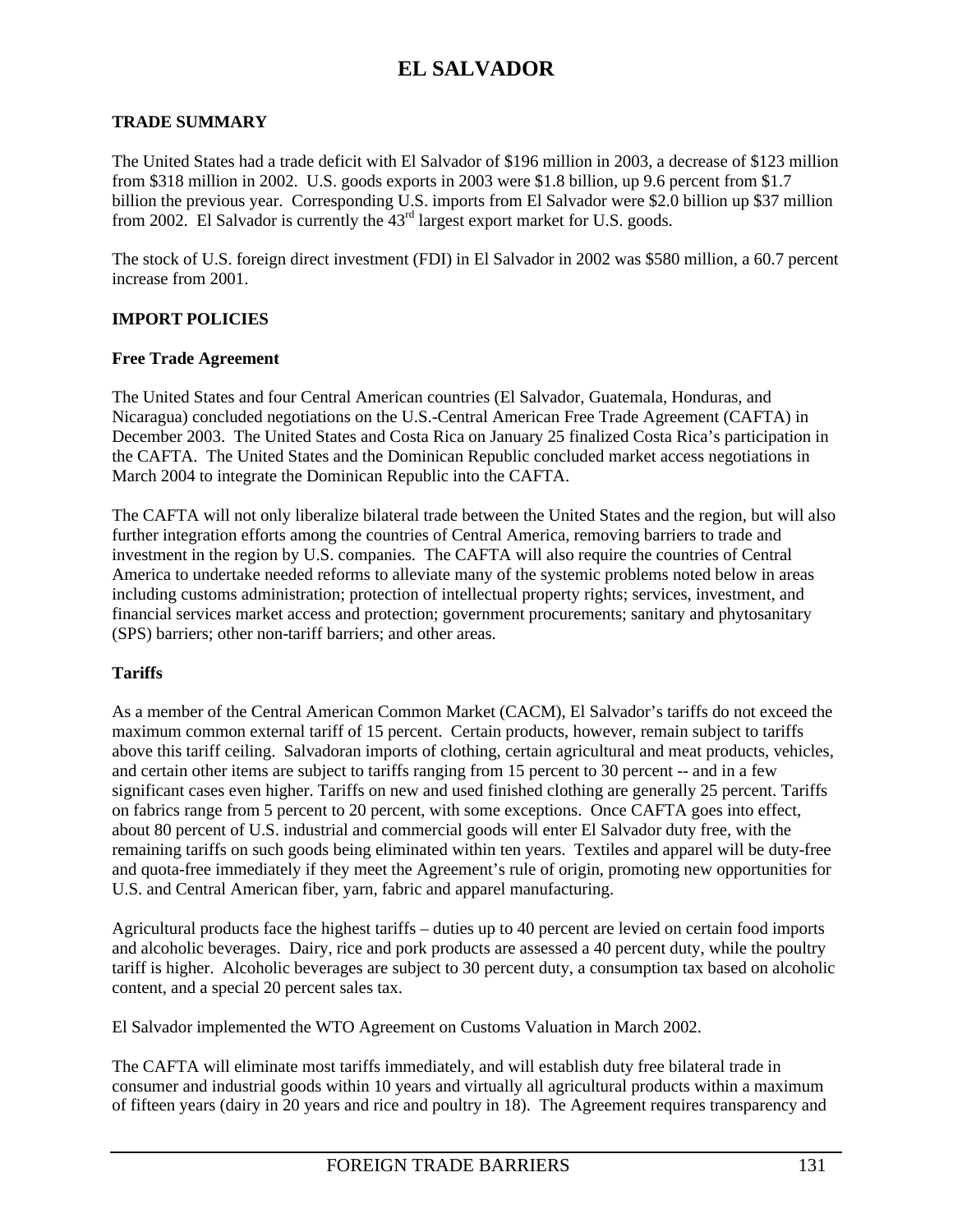efficiency in administering customs procedures, including the CAFTA rules of origin. El Salvador committed to ensure procedural certainty and fairness and all parties agree to share information to combat illegal transshipment of goods.

## **Non-tariff Measures**

Rice and pork are both subject to import quota systems and 40 percent duties. Rice millers are required to buy rice locally. When there is insufficient local supply, the Ministry of Agriculture allows imports under the quota, and after the import quota has been exhausted and there is still a need for imported rice, rough or milled rice can be freely imported, subject to a 40 percent duty. Pork importers face a similar arrangement to first buy locally, then import, subject to a 40 percent duty. Under the CAFTA, El Salvador committed to a 15-year phase-out for all tariffs on pork, except for bacon and most offal, which will be eliminated immediately. Only a fixed part of the TRQ will remain subject to a performance requirement, and the requirement will be eliminated in 15 years. Tariffs for rice will also be phased out over a 15-year period with no performance requirements.

## **STANDARDS, TESTING, LABELING AND CERTIFICATION**

Although sanitary standards have generally not been a barrier in El Salvador, practices with respect to raw poultry are a notable exception. Since 1992, the Ministry of Agriculture has imposed arbitrary sanitary measures on U.S. poultry imports. These sanitary restrictions call for zero tolerance or negative laboratory tests for diseases such as aviana denovirus, chicken anemia, and salmonella. These diseases, common worldwide, are not recognized as list "A" diseases by the International Office of Epizootics. The Salvadoran government applies these standards in a discriminatory manner since domestic production is not subject to the same requirements as imports. As a result of these measures, the United States has been unable to export poultry to El Salvador. The industry estimates the value of lost U.S. poultry exports at \$5 million to \$10 million per year. Resolution of this issue has been a priority for U.S. agencies, which continue to work with the government of El Salvador in ongoing talks parallel to the CAFTA.

The Salvadoran government requires that rice shipments be fumigated at importers' cost unless they are accompanied by a U.S. Department of Agriculture certificate stating that the rice is free of Tilletia Barclayana. However, since there is no chemical treatment that is both practical and effective against Tilletia Barclayana, USDA cannot issue these certificates. El Salvador failed to notify the WTO under the Agreement on the Application of Sanitary and Phytosanitary Measures when it imposed this requirement. The CAFTA chapter on sanitary and phytosanitary (SPS) measures provides that the signatory countries accept each other's mechanisms for inspection.

Importers must deliver samples of all foods for laboratory testing to the Ministry of Public Health, which upon approval issues the product registration numbers that allow the imported goods to be sold at retail outlets. Some U.S. processed foods that were approved in the United States were rejected after analysis in El Salvador, thereby barring their sale. The United States and the Ministry of Public Health initiated discussions on this issue in 2002. The U.S. Embassy has been able to obtain access for U.S. products rejected by the Ministry of Public Health testing on a case-by-case basis. There is not yet a standard regulation allowing entry of U.S.-approved products, but implementation of the CAFTA agreement will require the acceptance of the equivalence in testing, which will assure that testing done in the United States will be accepted in the other countries.

All imports of fresh food, agricultural commodities, and live animals must have a sanitary certificate from the Ministry of Agriculture and the Ministry of Public Health.

Basic grains must have import licenses from the Ministry of Agriculture, while dairy products require import licenses from the Ministry of Public Health. Consumer products require a certificate showing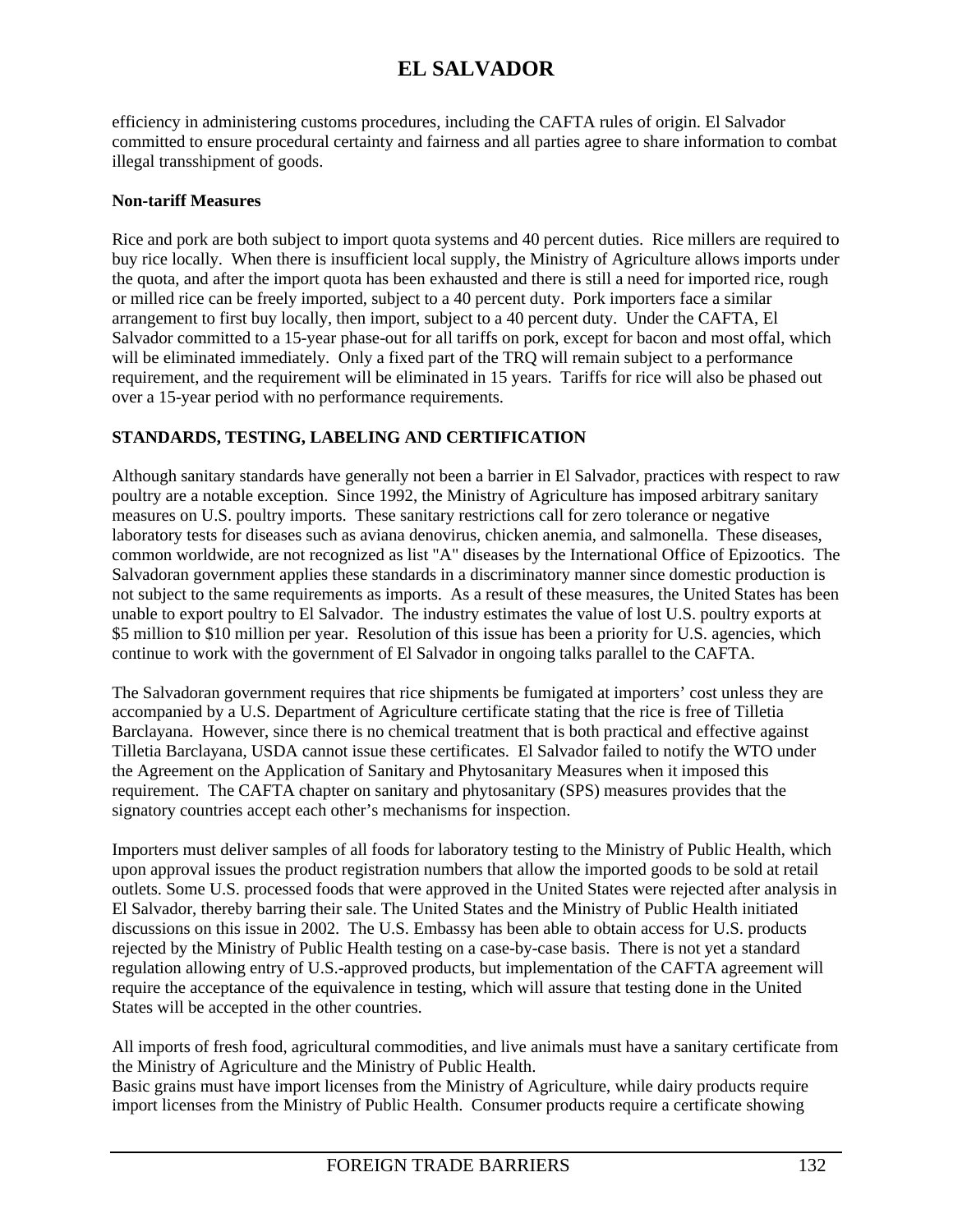approval by U.S. health authorities for public sale. The United States has raised concerns regarding the potentially discriminatory effects of a proposed Salvadoran technical standard for distilled spirits.

Under the CAFTA, El Salvador reaffirmed its commitment to apply the science-based disciplines of the WTO Agreement on Sanitary and Phytosanitary (SPS) Measures. El Salvador will move toward recognizing export eligibility for all plants inspected under the U.S. food safety and inspection system. Through the work of this group, additional commitments to resolve specific unjustified measures restricting trade between El Salvador and the United States have also been agreed. When the United States and Central America launched the CAFTA negotiations, they initiated an active working group dialogue on SPS barriers to agricultural trade that met alongside the negotiations to facilitate market access. The objective was to leverage the impetus of active trade negotiations to seek difficult changes to the countries' SPS regimes. The SPS Working Group remains committed to continue working on resolution of outstanding issues even after the negotiations concluded.

## **GOVERNMENT PROCUREMENT**

Government purchases and construction contracts are usually open to foreign bidders. The Legislative Assembly passed a new, more transparent procurement law in April 2000 that applies to the central government structure as well as to autonomous agencies and municipalities. El Salvador is not a party to the WTO Agreement on Government Procurement.

Under the CAFTA, U.S. suppliers would be granted non-discriminatory rights to bid on contracts from most Central American government entities, including key ministries and state-owned enterprises. The CAFTA requires fair and transparent procurement procedures, such as advance notice of purchases and timely and effective bid review procedures. The CAFTA anti-corruption provisions ensure that bribery in trade-related matters, including in government procurement, is specified as a criminal offense under Central American and U.S. laws.

## **EXPORT SUBSIDIES**

El Salvador gives a six percent tax rebate on exports shipped outside the Central American area based on the F.O.B value of the goods. The rebate is not granted to exports of coffee, sugar, or cotton unless these products have undergone a transformation process that adds at least 30 percent to the original value. Assembly plants (maquilas) are eligible if they meet the criteria for adding 30 percent Salvadoran value in the production process. Firms operating in free trade zones are not eligible to receive rebates as they already enjoy a 10-year exemption from income tax and duty-free privileges. The CAFTA will require the elimination of WTO-illegal export subsidies.

## **INTELLECTUAL PROPERTY RIGHTS (IPR) PROTECTION**

During 2003, there was progress in a significant intellectual property dispute, which involves trademark and copyright infringement by an ex-franchisee who continued to use the name and other protected material of a U.S. fast food franchise. The Supreme Court in July 2003 allowed the complainant to go to four of the ex-franchisee's restaurants to take down the signs and to seek redress for illegal use of intellectual property. The case, however, was still not fully resolved at year's end. The U.S. company's proprietary emblems were still being used at other restaurants. Judicial enforcement continues to be the weakest pillar of intellectual property protection in El Salvador. Criminal enforcement of IPR laws at the Attorney General's office is handled by the Crimes Against Private Property and Intellectual Property Unit, where 5 of the approximately 25 prosecutors are assigned to IPR cases, but not necessarily full time. The National Police established an IPR unit that supports the Attorney General's office, but also conducts its own investigations and raids.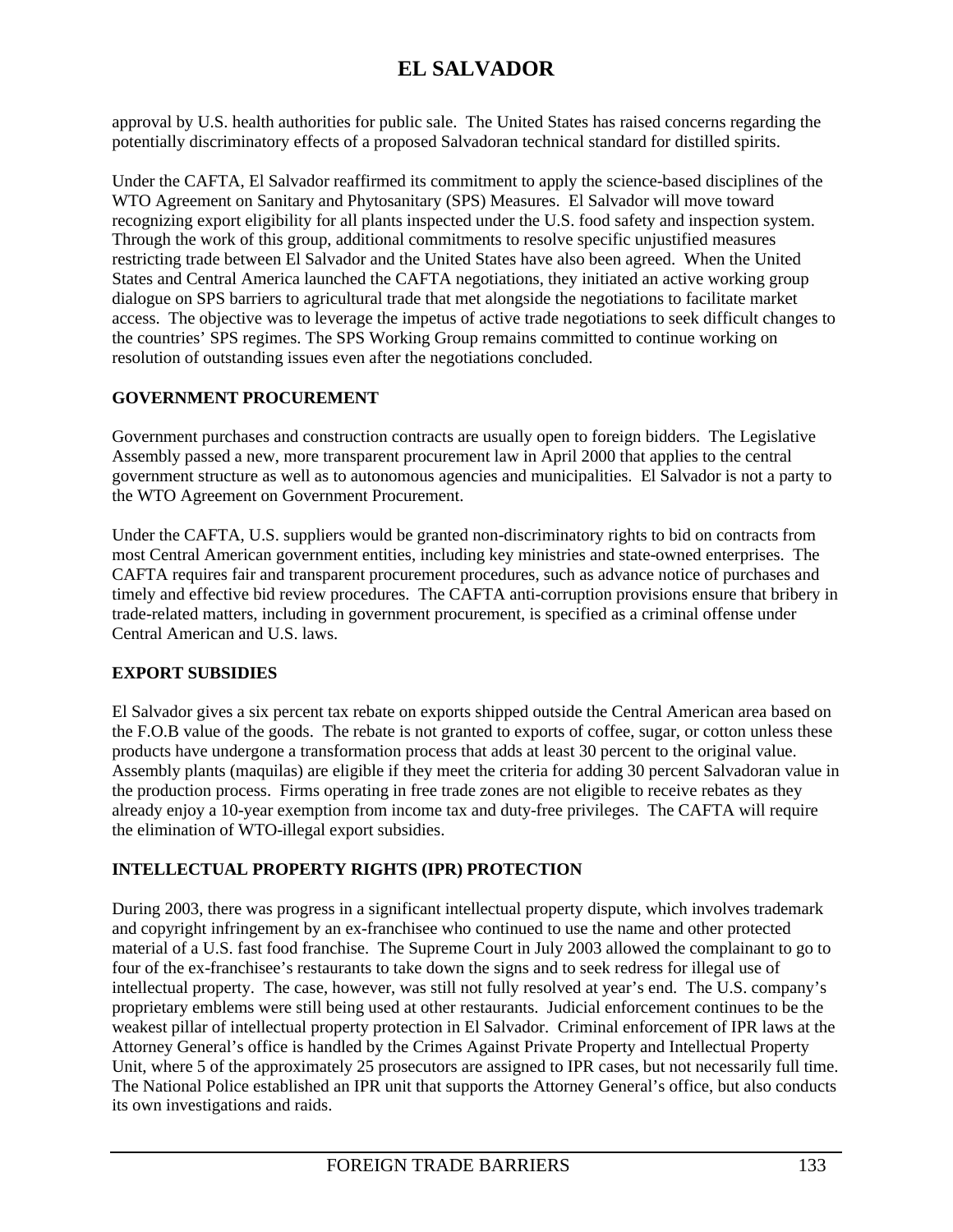The CAFTA provisions will strengthen El Salvador's IPR protection regime to conform with, and in many areas exceed, WTO norms and will criminalize end-user piracy, providing a strong deterrence against piracy and counterfeiting. The CAFTA will require El Salvador to authorize the seizure, forfeiture, and destruction of counterfeit and pirated goods and the equipment used to produce them. It will also mandate both statutory and actual damages for copyright infringement and trademark piracy. This serves as a deterrent against piracy, and ensures that monetary damages can be awarded even when it is difficult to assign a monetary value to the violation.

### **Patents**

The 1993 Intellectual Property Protection Law and El Salvador's acceptance of the disciplines in the TRIPS Agreement addressed several deficiencies in the patent regime. The 1993 law lengthened patent terms to 20 years from the application filing date. Although pharmaceutical patent terms were kept at 15 years, the Salvadoran government's Registry for Intellectual Property issues 20 year patents for pharmaceutical products in practice, which start on the filing date of the application. Major U.S. pharmaceutical companies claim they face unfair competition in El Salvador from copied products because El Salvador currently does not grant data exclusivity. The CAFTA provisions will provide protections for data exclusivity when it comes into force.

### **Copyrights**

The largest number of complaints and raids for copyright infringement involved CD piracy. As of December 3, 2003, the Attorney General's office said there had been 136 raids related to pirated CDs and cassettes. Most of these involved police going to street locations known as places where illegal CDs were sold and seizing from street vendors CDs that could be identified as illegal copies. In these street seizures, arrests are usually not made. Of the 33 complaints filed at the Attorney General's office concerning copyright infringement, 13 involved illicit copying operations for making pirated copies of CDs and cassettes. In 2003, for the second year in a row, the largest number of criminal cases was for music compact disc (CD) piracy. There were also 20 complaints filed for other kinds of copyright violations. Eight complaints were filed for software piracy; four for copying of books, six for the illegal use of satellite signals carrying copyrighted materials, and two for copying videos. Eight raids were conducted in relation to these 20 cases. The CAFTA enforcement provisions are designed to help reduce copyright piracy.

#### **Trademarks**

In 2002, El Salvador's Legislative Assembly passed the Law of Trademarks and Other Distinctive Signs. The law provides for new protections against bad-faith registration of famous marks. Under the law, the National Registry of Intellectual Property requires that applicants show that they either own or have permission to register the famous mark. As of December 3, 2003, there were 14 complaints filed with the Attorney General's office for counterfeiting or illegal use of trademarks. There were 11 raids to seize products with such trademarks. The CAFTA enforcement provisions are designed to help reduce trademark piracy.

#### **SERVICES BARRIERS**

El Salvador maintains few barriers to services trade. El Salvador has accepted the Fifth Protocol to the WTO General Agreement on Trade in Services, which was necessary to bring its commitments on financial services into effect. Foreign investors are limited to 49 percent of equity in free reception TV and AM/FM radio broadcasting. There are no such restrictions on cable television ownership. Notaries